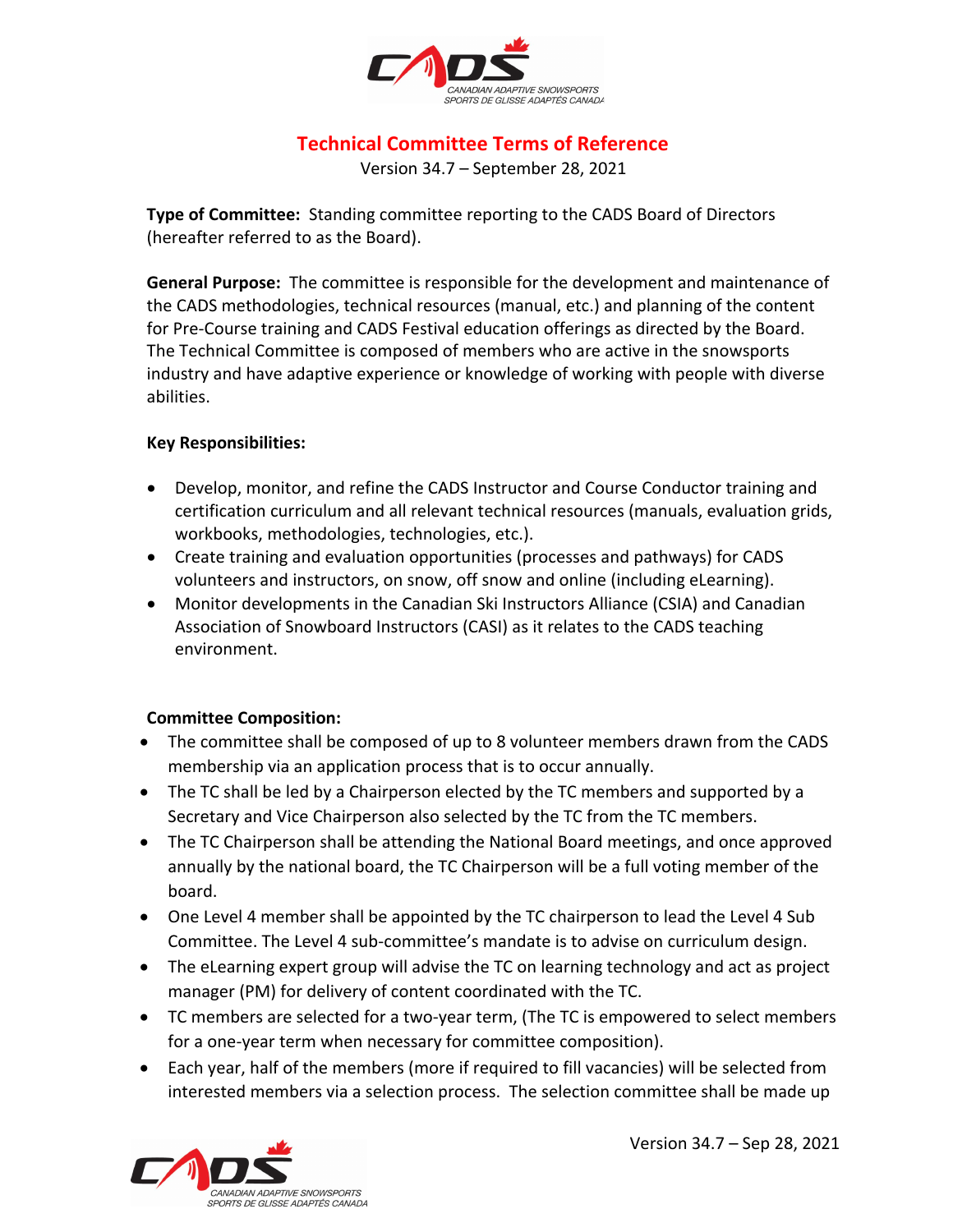# **Technical Committee Terms of Reference**

of TC members that are not standing for selection, plus representatives from the Level 4 group and the Board.

- Selection will favor higher levels of adaptive snowsports expertise or certification, and particularly within CADS.
- The Technical Committee is empowered to create additional sub-committees to address specific issues or to complete projects and may call on other CADS members or industry experts as required.
- The TC shall strive for equal representation of skiers, snowboarders, sitskiers, genders and geographic regions (divisions) during the selection process.

### **Committee Meetings:**

- The committee shall hold monthly meetings for status reports of the various projects and sub-committees.
- If required, the TC shall be empowered to hold additional meetings, as required via teleconference.
- As approved, the TC may recommend to the Board, additional meetings that may require resources to be effective for special projects (aka Face to Face) meetings.
- Additional attendees may be invited to attend TC meetings at the committee chair's discretion.
- Quorum is a simple majority.

## **Specific Tasks:**

- TC members will attend all TC meetings, review all materials and participate in recommendations and discussions of the TC.
- The TC Chairperson will provide a report at each board meeting as appropriate, which includes ensuring approved TC meeting minutes are prepared and shared with the board.
- The TC Chairperson will provide a report to the TC on BOD meetings as appropriate.
- The TC will work with the National Office on development of a TC budget for TC goals and projects to support and align with the CADS Strategic Goals.
- The role of the Level 4 group is to advise and assist the TC.
- The TC will coordinate with the Level 4 group to ensure accuracy, quality and consistency of training support, standards, and technical content.
- The TC is empowered to reach out and engage, as required and where feasible, the expertise required to support it in delivering its mandate.
- The TC will work with the eLearning Expert Group in the role of project direction for technical content and identification of project goals. The eLearning Expert Group Project Manager will be responsible to the TC for the management and delivery of the eLearning Project.